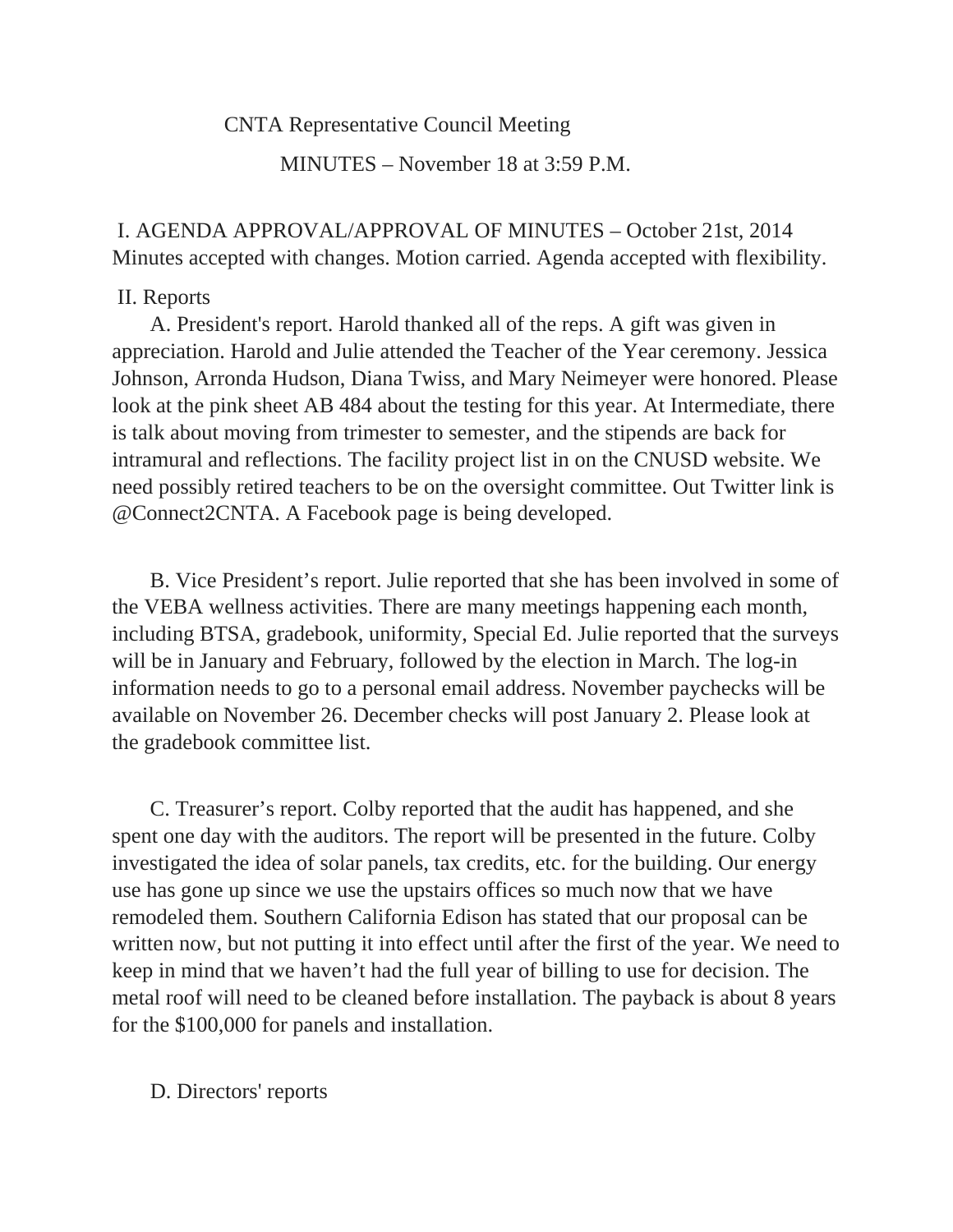Kristi Johnson (Elementary K-3 Director). Questions about re-designation for EL students.

Heidi Simmons (Elementary 4-6 Director) Discussed the online gradebook. Schools are reporting that suspensions are down. There are no meaningful consequences even for physical behaviors. This is a result of Other Means of Correction.

Monika Openshaw (Intermediate Director). At the Curriculum meeting, Monika brought up the consumable workbooks. She attended the counselor meeting, to get the needs met. Issues about cell phones at sites. Teachers are being told to confiscate, some told to not.  $8<sup>th</sup>$  grade teams are given six classes and one non-academic, while  $7<sup>th</sup>$  is five classes and a success for school class.

Chris Rodriguez (Secondary Director). Met with curriculum to discuss science needs and integrated math. The math will get support soon. Inconsistencies in discipline, few consequences for verbal abuse from student to teacher. Admin is not responding to parent verbal abuse of a teacher. SAT support and schedule. Attendance policies inconsistent. Admin off campus. When will we get training for behavior modification?

Betsy Jara (Support Services Director). She went to the counseling committee meeting that had many groups to give voice to the separate needs.

E. State Council reports. No report.

III. Breakout into Representative groups

# IV. New Business

 A. Update from PAC. Harold reported that Measure GG passed with 56%. Tom Torlakson was re-elected to State Superintendent of Education. Two (Eugene Montanez and Karen Spiegel) of our three endorsed candidates for Corona city council were elected. 38% of the voters actually cast ballots.

B. Member Survey/Principal Survey. We need current emails for these.

 C. Teacher of the Year. These teachers were offered a chance to go to Issues or Good Teaching Conference. Diana Twiss was noted as Top 17 in the state.